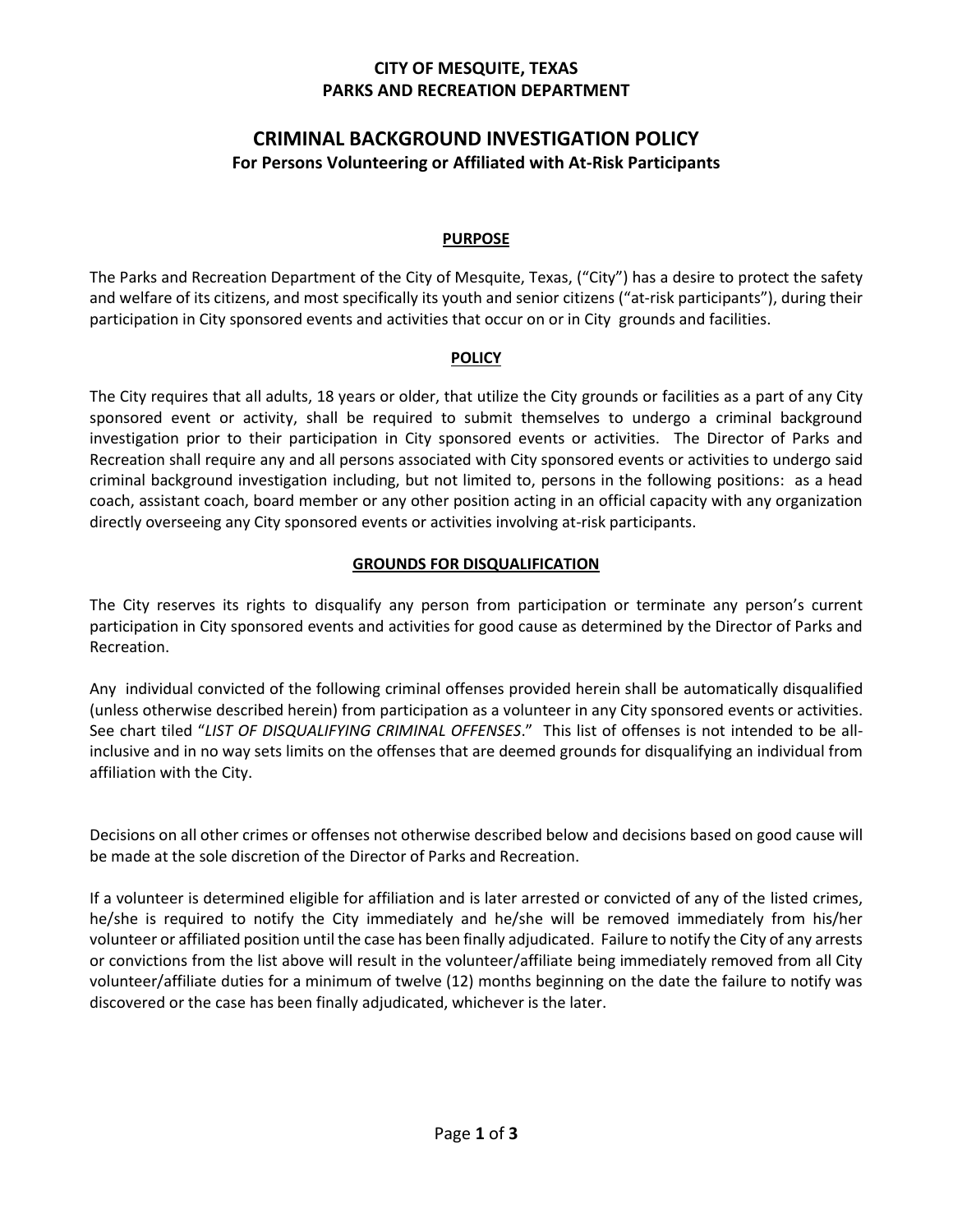## **CITY OF MESQUITE, TEXAS PARKS AND RECREATION DEPARTMENT**

# **CRIMINAL BACKGROUND INVESTIGATION POLICY For Persons Volunteering or Affiliated with At-Risk Participants**

| LIST OF DISQUALIFYING CRIMINAL OFFENSES                                                                                                                                                                                                           |                                                                   |
|---------------------------------------------------------------------------------------------------------------------------------------------------------------------------------------------------------------------------------------------------|-------------------------------------------------------------------|
| Aggravated kidnapping                                                                                                                                                                                                                             | Indecent exposure *                                               |
| Aggravated sexual assault                                                                                                                                                                                                                         | Intoxication manslaughter                                         |
| Aggravated robbery                                                                                                                                                                                                                                | Injury to elderly or disabled                                     |
| Arson                                                                                                                                                                                                                                             | Kidnapping                                                        |
| Assault *                                                                                                                                                                                                                                         | Manslaughter (Involuntary or Voluntary)                           |
| Bigamy                                                                                                                                                                                                                                            | Murder                                                            |
| Crimes against children<br>Including: abandonment, abuse, endangerment,<br>indecency, sexual assault, pornography, possession or<br>promotion of pornography, enticement, solicitation,<br>sale or purchase of, injury to, indecency.             | Obscenity                                                         |
|                                                                                                                                                                                                                                                   | Prohibited sexual conduct                                         |
|                                                                                                                                                                                                                                                   | Prostitution<br>Including: promotion of, aggravated promotion of. |
| Criminally negligent homicide                                                                                                                                                                                                                     | <b>Public lewdness</b>                                            |
| Criminal nonsupport                                                                                                                                                                                                                               | Rape                                                              |
| Deadly conduct                                                                                                                                                                                                                                    | Sexual abuse                                                      |
| <b>Drugs and Controlled Substances</b><br>Manufacture of or delivery of a controlled<br>$\bullet$<br>substance or dangerous drug<br>Marijuana possession *<br>$\bullet$<br>Possession or distribution of any controlled<br>$\bullet$<br>substance | Theft <sup>*</sup>                                                |
|                                                                                                                                                                                                                                                   | <b>Active Warrant</b>                                             |
|                                                                                                                                                                                                                                                   |                                                                   |
|                                                                                                                                                                                                                                                   |                                                                   |
|                                                                                                                                                                                                                                                   |                                                                   |
|                                                                                                                                                                                                                                                   |                                                                   |
| DWI or DUI *                                                                                                                                                                                                                                      |                                                                   |
|                                                                                                                                                                                                                                                   |                                                                   |

**\*** In misdemeanor convictions for these offenses, the disqualification will occur with a second conviction. Eligibility depends on the severity and length of time passed since the offense occurred.